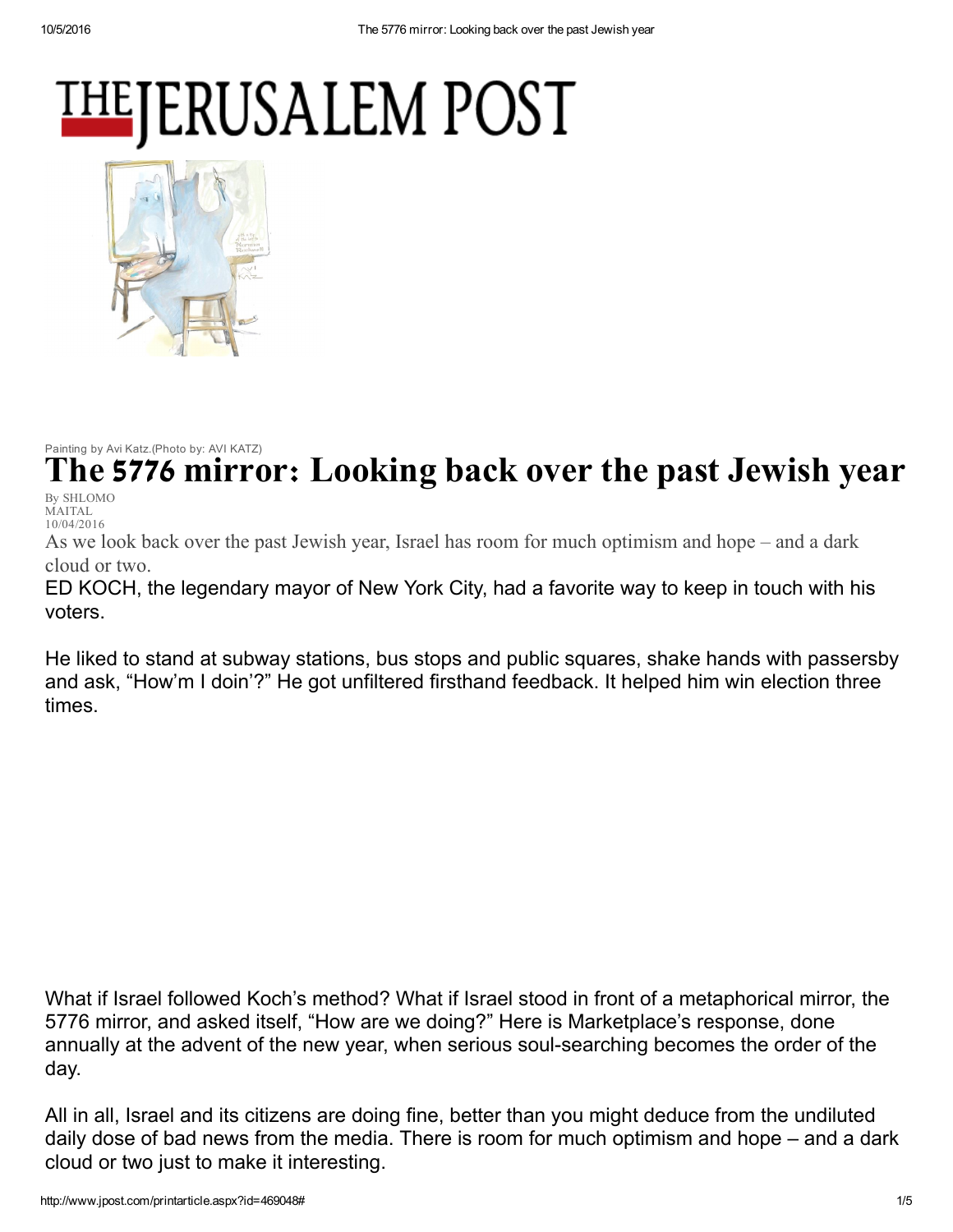Happiness: With many in the Middle East drowning in a sea of misery, especially in Syria, Israel is an island of bliss. The OECD, an organization of 35 developed nations, has constructed the Better Life Index, which finds that "Israel is one of the top five happiest countries in the world."

In 2016, Israelis rated their general satisfaction with life at an average of 7.4, on a 1-10 scale, just behind Denmark, Iceland, Switzerland and Finland. The US failed to make the top 10 for the fifth straight year.

Quoted by the Israel21c website, psychologist Tal Ben-Shahar, an expert on positive psychology, explained the happiness phenomenon.

"It's because of our focus on relationships. Friends and family are very high up on our value scale… time we spend with people we care about and who care about us is the No. 1 predictor of happiness."

According to the OECD, "86% of Israelis believe they know someone they could rely on in a time of need."

I think there is another reason, too. Israel has the highest fertility rate among OECD countries. When there are lots of babies and children around, they give hope for the future.

In many developed countries, the population is actually shrinking because of low birth rates. Russia's population, for instance, has been falling by some 750,000 annually for more than a decade.

These low-fertility countries have become virtual homes for the elderly.

According to the Israel Democracy Institute, while 74% of Israelis say their personal situation is "good" or "very good," nearly 60% think the state of the state is so-so, bad or very bad. This dichotomy – "I'm fine, my country isn't" − has been observed in most countries in the West.

In the same survey, some 84% of respondents said they are not interested in migrating to another Western country, even if they are offered citizenship and a job. This contrasts sharply with the hapless sea of humanity desperately seeking to migrate from the Mideast and Africa to Europe.

Health: Israelis are happy, in part, because they are fairly healthy. Average life expectancy is 82 years, two full years above the OECD average. When asked, "How is your health?" some 80% of Israelis reported they were in good health, well above the 69% OECD average.

Personal Security: Do you feel safe walking alone at night? For many, personal safety is a key part of well-being. In Israel, despite terrorist attacks, 66% of people say they feel safe, just slightly below the OECD average of 68%.

However, Israel's homicide rate (murders per 100,000 inhabitants) is a low 1.8, far lower than the OECD average of 4.1. (That figure, however, does not include terror victims.) Economics: Israel's Gross Domestic Product is \$300 billion, or more than \$33,000 per capita. Growth last year was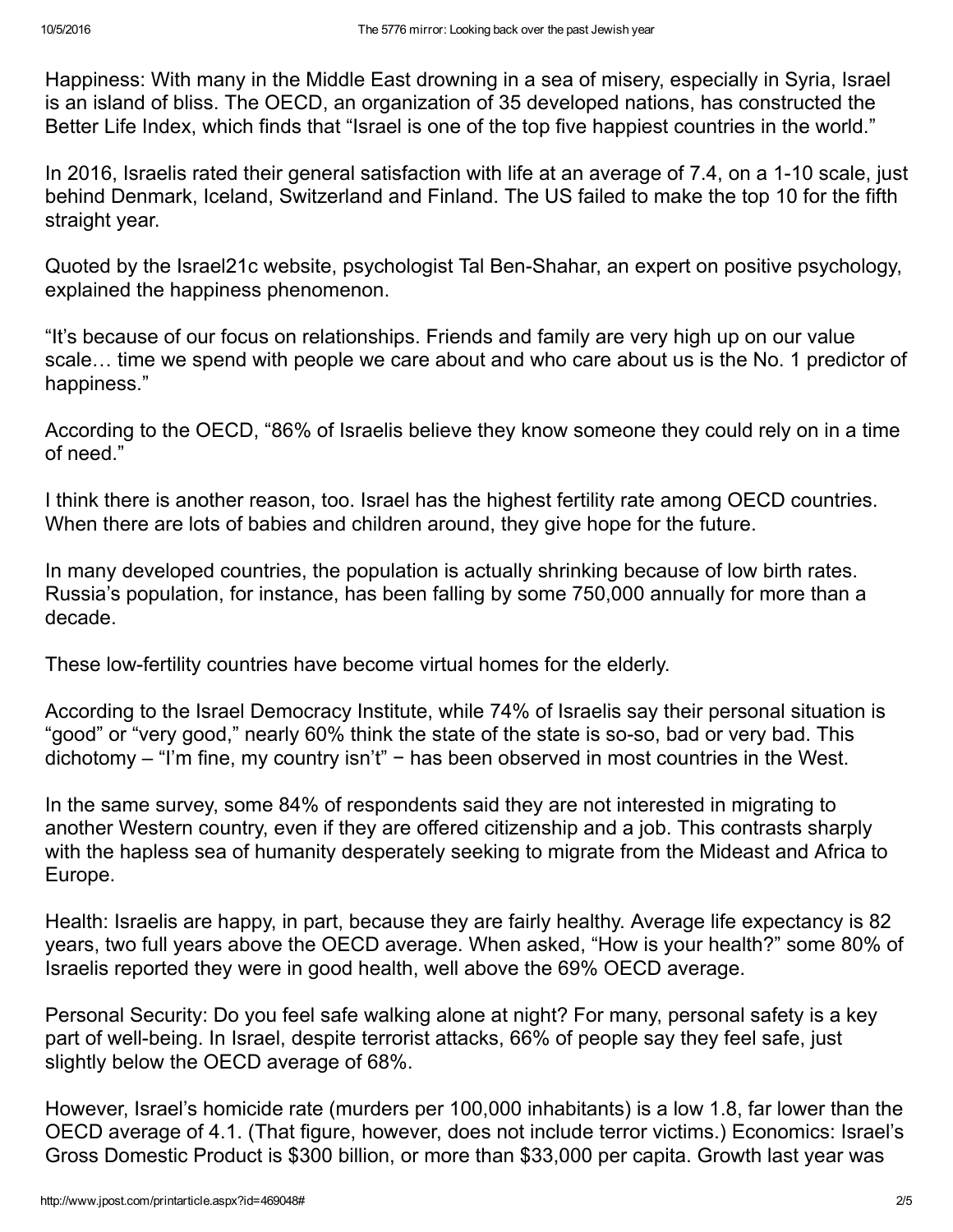slow, just 2.5%, but speeded up to nearly 3% in the first half of 2016. The 2016 growth engines were private consumption, which grew 7.3%, and capital formation, which rose 13%. Unemployment in July was a record low 4.7%.

Israel ranks 21st in global competitiveness out of 60 countries that compete worldwide, but first in business R&D spending as a percent of GDP and in R&D researchers per capita, and second in scientific research.

It ranked 10th in the world in the Global Innovation Index.

One area in which Israel could improve a lot is in "ease of doing business," a 10-variable indicator compiled yearly by the World Bank. It shows that in 2016, Israel dropped three rungs, to 53rd (out of some 200 countries). It is especially tough to get a construction permit (rank of 96th), register property (rank of 127th), pay taxes (103rd) and enforce a contract (77th). Ease of starting a business? The start-up nation ranks only 56th in that realm. This is inexcusable.

Another problem area is productivity. According to the Taub Center's Picture of the Nation 2016 report, Israel's productivity (output per hour of work) is lower than that of the OECD in all but hitech – and the gap is growing.

There is also an enormous gap in the distribution of wealth and income between rich and poor. The Gini coefficient, a measure of equality, declined further in 2016; Israel now ranks only 43rd among 60 globally competitive nations in distributive justice and has one of the least equal income distributions among Western nations.

For a society that needs internal social cohesion when facing external threats, such inequality is a clear and present danger.

Democracy: "A democratic Jewish state" has become an incessant mantra of the right-wing Netanyahu government. But, apparently, Israelis do not buy it. The Israel Democracy Index reports that the preference for the dual definition is "continuing to decline," with only a quarter of Jewish respondents saying that both "Jewish" and "democratic" are equally important.

The same report found that Israelis feel increasingly powerless to influence government policy. Some 78% feel "unable to truly influence government policy" and only 19% trust the political parties "very much" or "quite a lot," while just about a third trust the Knesset and government.

In contrast, there is high trust of the IDF, the president and the Supreme Court.

Israelis do vote. Some 75% cast ballots in the last national election, compared with the OECD average of 68% and only 58% for the United States.

Education: Some 85% of Israeli adults have completed high school, well above the OECD average of 76%. However, in the OECD's Program for International Student Assessment (PISA), which measures high school students' achievement in math, science and reading, Israeli youth scored 474, well below the OECD average of 497.

Religion: The CIRI index (Cingranelli- Richards Human Rights Index) lumps Israel with China,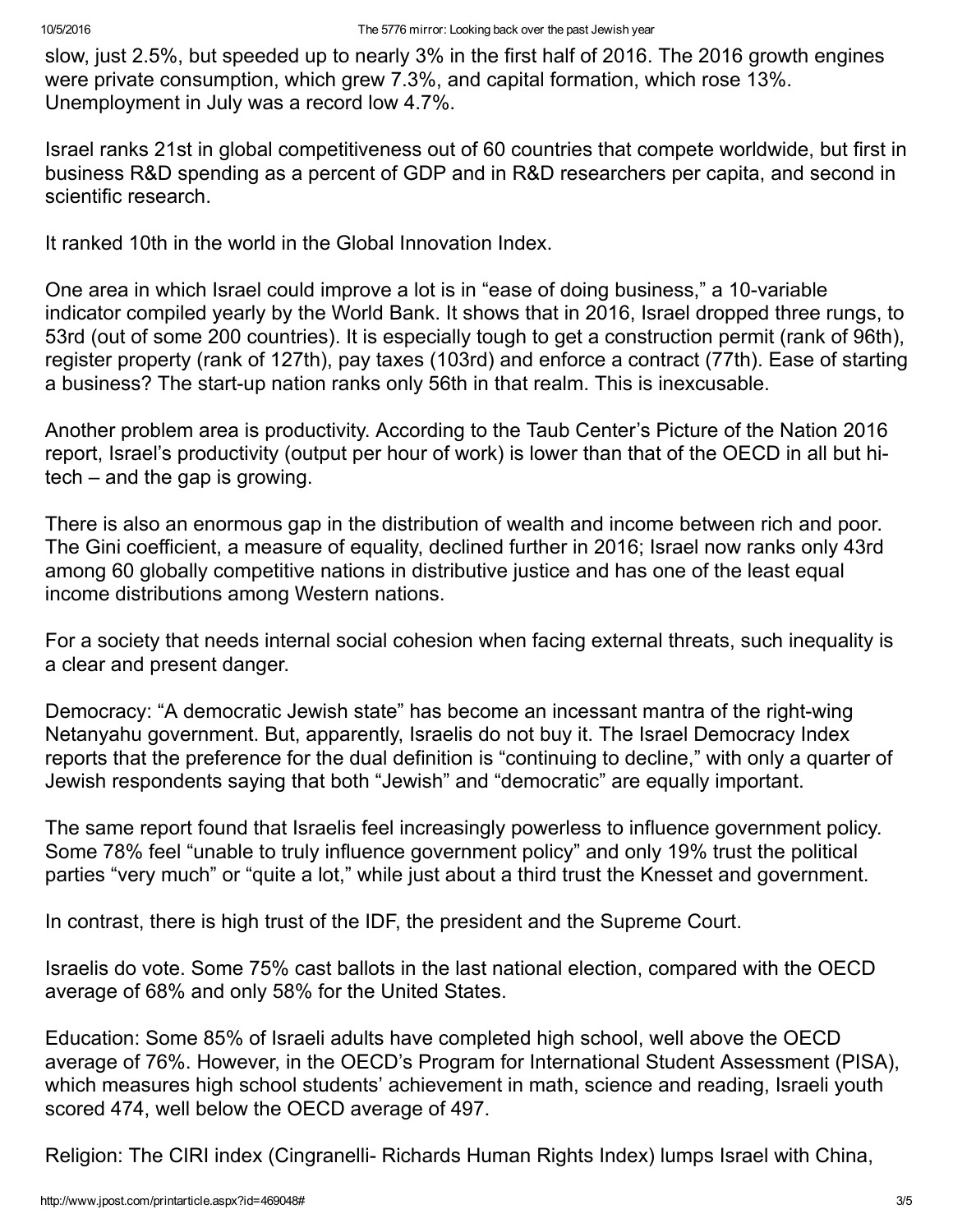Iran, Saudi Arabia and Afghanistan, in its annual "freedom of religion" index. All get zero.

Why does Israel score so low, when you can worship precisely as you wish here? A leading Reform rabbi, Uri Regev, says it is because of "the practice of political parties buying power in exchange for capitulation to religious coercion, while ignoring the wishes of the majority."

The recent brouhaha over emergency work on the Sabbath for infrastructure projects is an example; shifting the work to Friday and Saturday night will obstruct train service, for instance, for many.

Press Freedom: Israel got its lowest rating ever in 2016, dropping from "free" to "partly free" and ranking only 65th. The reason? Freedom House, which constructs the index, cited "the growing impact of Israel Hayom [the free daily paper], whose ownersubsidized business model endangered the stability of other media outlets, and the unchecked expansion of paid content – some of it government-funded  $-$  whose nature was not clearly identified to the public."

The report also noted Prime Minister Benjamin Netanyahu's decision to serve as his own communications minister, giving him control over regulation of the communications market.

Environment: As a longtime resident of Haifa, where pollution from nearby refineries and chemical plants is a health risk, I'm concerned about this particular statistic that measures PM2.5, defined as atmospheric particulate matter (PM) that has a diameter of less than 2.5 micrometers, or about 3% of the diameter of a human hair. In Israel, atmospheric PM2.5 is 25.9 micrograms per cubic meter, one of the highest levels in the OECD and nearly double the OECD average of 14.1. These are the pollutants that wreak havoc with our lungs.

It's Official: The "look in the mirror" idea has now become official. Over a year ago, in April 2015, the government adopted a resolution requiring the Central Bureau of Statistics to publish a wellbeing report annually. This report reflects all aspects of life, including personal security, jobs, health, housing, infrastructure, education, skills, cost of living, governance, democracy and civic engagement.

Dark Clouds: The darkest cloud I could find in the 5776 mirror was a recent statement by Tamir Pardo, ex-Mossad chief, someone uniquely equipped to assess looming dangers of all sorts.

In his first public statement since leaving office last June, he said, "The most pressing threat to Israel is not Iran, but the increased polarization within Israeli society. Internal division can lead us to civil war – we are already on a path toward that. If a society crosses a certain line in its division and hatred, it is a real possibility to see a phenomenon like a civil war."

Throughout Jewish history, internal dissension has wrought destruction as great as or even greater than external threats. As we look toward the New Year 5777 with hope and a modest amount of justifiable pride, Pardo's words of warning should be heeded by us all.

The writer is senior research fellow at the S. Neaman Institute, Technion and blogs at www.timnovate.wordpress.com